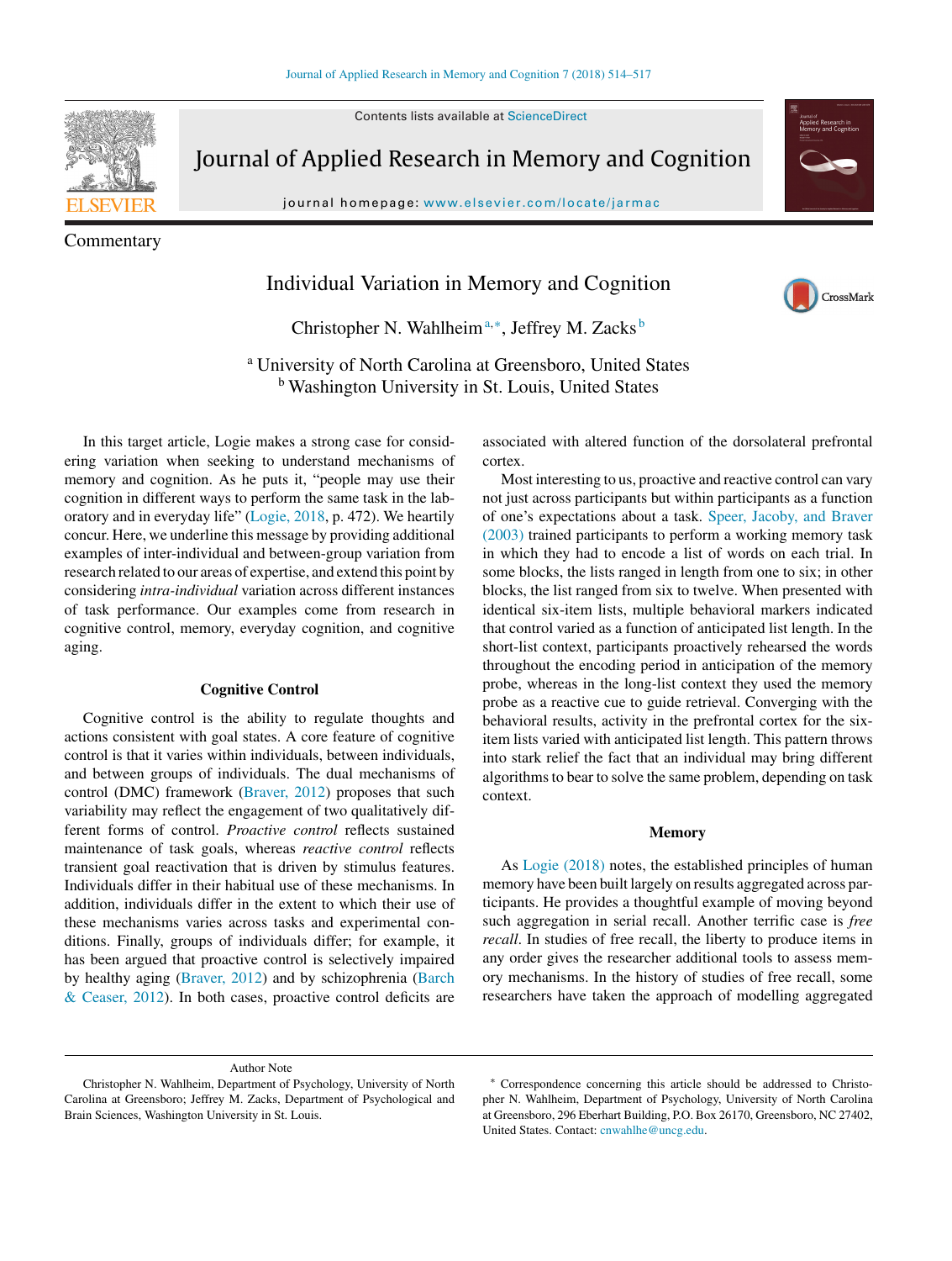data whereas others have focused on individual differences, leading to substantively different conclusions. For example, context-based computational models of free recall (e.g., [Healey](#page-2-0) [&](#page-2-0) [Kahana,](#page-2-0) [2016;](#page-2-0) [Howard](#page-2-0) [&](#page-2-0) [Kahana,](#page-2-0) [2002;](#page-2-0) [Lohnas,](#page-2-0) [Polyn,](#page-2-0) [&](#page-2-0) [Kahana,](#page-2-0) [2015;](#page-2-0) [Polyn,](#page-2-0) [Kahana,](#page-2-0) [&](#page-2-0) [Norman,](#page-2-0) [2009\)](#page-2-0) attempt to explain how associations between internal context and individual items guide memory search and the organization of retrieval. These models can account very well for group-level retrieval patterns including serial position curves, which item tends to be recalled first, and the transition probabilities from item to item. However, it has been argued that free recall patterns obtained from aggregate data may lead to distorted interpretations of the mechanisms underlying performance (e.g., [Hintzman,](#page-2-0) [2011\),](#page-2-0) and that as a result these models may fail to account for changes in performance as individuals adopt different strategies (for an alternative approach to this issue, see [Healey](#page-2-0) [&](#page-2-0) [Kahana,](#page-2-0) [2014\).](#page-2-0)

When researchers assess strategies on a trial-by-trial basis, they do find variation, and that performance varies with strategy [\(Delany](#page-2-0) [&](#page-2-0) [Knowles,](#page-2-0) [2005\).](#page-2-0) Strategy differences are systematically related to other individual cognitive differences, including working memory capacity (WMC), such that a model of participants with low WMC may not be an adequate description of participants with high WMC, and vice versa [\(Unsworth](#page-3-0) [&](#page-3-0) [Engle,](#page-3-0) [2007\).](#page-3-0) Finally, group differences such as age have been shown to be related to differences in strategy that are associated with differences in free recall performance [\(Wahlheim](#page-3-0) [&](#page-3-0) [Huff,](#page-3-0) [2015\).](#page-3-0) In this case, controlling for memory ability did not account for the difference in strategy nor in performance [\(Wahlheim,](#page-3-0) [Richmond,](#page-3-0) [Huff,](#page-3-0) [&](#page-3-0) [Dobbins,](#page-3-0) [2016\),](#page-3-0) and controlling participants' retrieval strategy reduced the group differences [\(Wahlheim,](#page-3-0) [Ball,](#page-3-0) [&](#page-3-0) [Richmond,](#page-3-0) [2017\),](#page-3-0) suggesting that differences in retrieval strategy were causally responsible for group differences in performance.

Effects of strategy on performance are especially striking in free recall, because participants are free to vary in the order in which they retrieve items as well as in the number of items retrieved. However, even the more restricted *paired associate* learning task can show strong evidence for individual and group differences in patterns of performance. A classic paired associate paradigm, the A–B, A–D design, is optimized for studying effects of interference in memory. In this design, participants study two lists of cue-response pairs(often words), and are given a cued recall test for responses from one list. Importantly, one set of pairs includes the same cues (notated as *A*) paired with different responses in each list (notated as *B* for list 1, *D* for list 2). Often, memory forthese changed pairsis worse than memory for repeated pairs, demonstrating interference (e.g., [Postman](#page-3-0) [&](#page-3-0) [Underwood,](#page-3-0) [1973\).](#page-3-0) However, with appropriate encoding strategies, memory for changed pairs can actually be *superior* to memory for repeated pairs. A key mechanism that may lead to qualitative differences in performance across and within participants is *reminding—*incorporating the results of retrieving an earlier item when encoding a later item. If one is reminded of a previous A–B pairing when encountering an A–D pairing, this can lead to formation of a memory for the A–D experience that incorporates information about the A–B item and the relationship between the two pairs; such a representation is highly effective for subsequent memory. Across individuals, the extent to which participants report engaging in monitoring for changes and intentionally trying to remind themselves of a previous A–B pairing when seeing an A–D item explains unique variance in correct recall (e.g., [Jacoby,](#page-3-0) [Wahlheim,](#page-3-0) [&](#page-3-0) [Yonelinas,](#page-3-0) [2013;](#page-3-0) [Wahlheim](#page-3-0) [&](#page-3-0) [Jacoby,](#page-3-0) [2013\).](#page-3-0) In one study, [Jacoby,](#page-2-0) [Wahlheim,](#page-2-0) [and](#page-2-0) [Kelley](#page-2-0) [\(2015\)](#page-2-0) asked some participants to monitor during encoding for changed pairs within a single list, where others monitored for changes across the lists. The strategy of monitoring for A–B/A–D change across the lists led to facilitation rather than interference. These results indicate that orienting one's encoding toward the larger experimental context leads to a qualitatively different encoding of the memoranda than does restricting one's attention to an individual list.

The processes associated with reminding have been shown to have an impact on memory beyond paired associates. Putnam and colleagues have shown that remindings have similar effects on memory for political contradictions [\(Putnam,](#page-3-0) [Wahlheim,](#page-3-0) [&](#page-3-0) [Jacoby,](#page-3-0) [2014\)](#page-3-0) and memory for slide sequences in a misinformation paradigm [\(Putnam,](#page-3-0) [Sungkhasettee,](#page-3-0) [&](#page-3-0) [Roediger,](#page-3-0) [2017\).](#page-3-0) [Wahlheim](#page-3-0) [and](#page-3-0) [Zacks](#page-3-0) [\(2018\)](#page-3-0) showed that remindings have similar effects on memory for action sequencesin naturalistic movies of everyday activities.

In short, in addition to serial recall, both free recall and paired associate paradigms show clear evidence that different individuals—or even the same individuals on different occasions—may vary in how they solve identical memory problems, leading to qualitative differences in the patterns of how they perform. These variations can be made clearer by assessing them directly and by conducting experiments in which one manipulates the hypothesized difference by instruction. These findings also extend to naturalistic stimulus materials, reinforcing [Logie's](#page-3-0) [\(2018\)](#page-3-0) point that such variations may have important impacts on performance outside the laboratory.

#### **Cognitive Aging**

When one considers how cognition changes with aging, the effects of inter-individual variation in how cognitive tasks are performed can be striking. In North America and Europe, the received wisdom formerly was that all people who lived long enough would eventually become demented. However, the science base now tells us this belief is wrong in multiple ways [\(Anderson](#page-2-0) [&](#page-2-0) [Craik,](#page-2-0) [2017;](#page-2-0) [Park,](#page-2-0) [2000\).](#page-2-0) First, dementia represents a distinct course of adult development from healthy aging. Second, trajectories of cognitive change with aging are highly variable across individuals. Third, and most important here, within-individual variability is substantial and structured.

In the domain of memory, some age differences in the effects of interference reflect differences in the occurrence of the reminding mechanism discussed in the previous section. With both word pairs([Wahlheim,](#page-3-0) [2014\)](#page-3-0) and movies of everyday events [\(Wahlheim](#page-3-0) [&](#page-3-0) [Zacks,](#page-3-0) [2018\),](#page-3-0) older adults were less likely to accurately monitor changes and were less able to describe the changes later. However, when they could monitor and later describe changes, they showed benefits to memory for the events that were similar to the benefits seen in younger adults.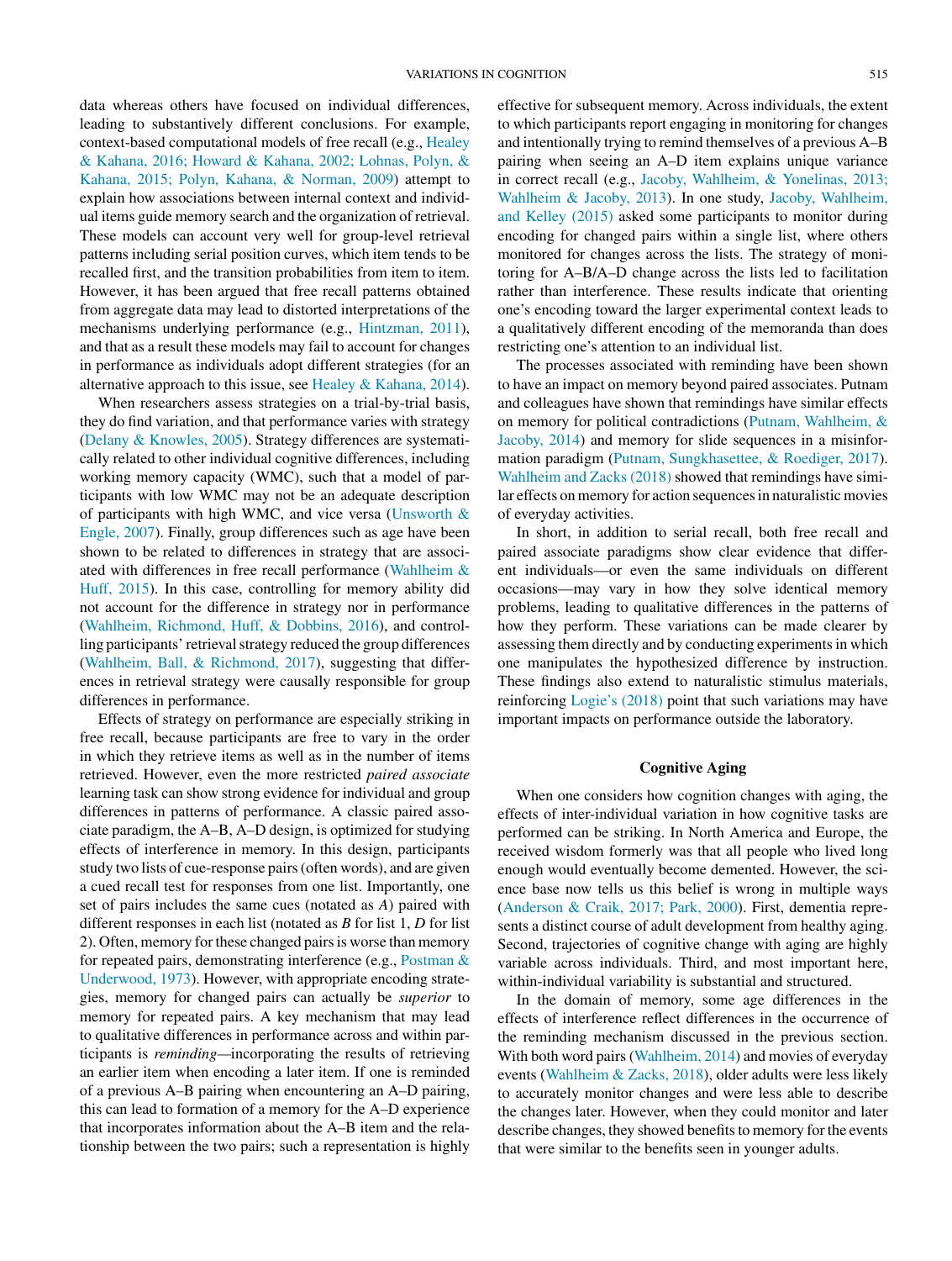<span id="page-2-0"></span>Another domain where individual differences in approach to a task can have a profound effect on task performance is spatial navigation. The ability to find one's way around is of course important for everyday functioning. There are large age differences in navigation performance, and although these are strongly related to age differences in nonspatial cognition [\(Richmond,](#page-3-0) [Sargent,](#page-3-0) [Flores,](#page-3-0) [&](#page-3-0) [Zacks,](#page-3-0) [in](#page-3-0) [press\),](#page-3-0) they cannot be fully explained by such general cognitive differences ([Lester,](#page-3-0) [Moffat,](#page-3-0) [Wiener,](#page-3-0) [Barnes,](#page-3-0) [&](#page-3-0) [Wolbers,](#page-3-0) [2017\).](#page-3-0) When learning to get around in a new environment, some people spontaneously adopt a *place learning* strategy, which involveslearning the relations amongst locations in an environment—sometimes called a "cognitive map." Other people spontaneously adopt a *response learning* strategy, which involves learning a sequence of turns and landmarks associated with a route. Place learning is differentially dependent on the hippocampus and surrounding structures, which are particularly impacted by healthy aging; response learning depends differentially on the basal ganglia, which are relatively spared in healthy aging (Head & Isom, 2010). The anatomic integrity of these structures can affect not just how well each strategy is executed, but also which is chosen ([Konishi](#page-3-0) [&](#page-3-0) [Bohbot,](#page-3-0) [2013\).](#page-3-0) Importantly, older adults' strategy selection is sometimes maladaptive, preferring strategies that avoid place learning even for tasks where place learning is by far the more successful approach [\(Wiener,](#page-3-0) [Condappa,](#page-3-0) [Harris,](#page-3-0) [&](#page-3-0) [Wolbers,](#page-3-0) [2013\).](#page-3-0) For these reasons, cross-sectional studies of aging and navigation that do not assess group and individual differences in strategy use may lead to a mischaracterization of the processes underlying age differences in navigation.

Whether the task is to remember words or events or to find one's way around a spatial environment, we all have "good days" and "bad days." Worse yet, it turns out that we have good *times of day* and bad ones. Preferred time of day turns out to be an important determiner of cognitive performance, and one that varies with age. When given a brief questionnaire asking about their preferred times to wake up, go to bed, and be active, young adults tend to identify themselves as preferring evening or being neutral, whereas the vast majority of older adults indicate a preference for the morning [\(May,](#page-3-0) [Hasher,](#page-3-0) [&](#page-3-0) [Stoltzfus,](#page-3-0) [1993\).](#page-3-0) These preferences correlate with large differencesin cognition: Both older and younger adults perform better at their preferred time of day on tests of explicit episodic memory ([May](#page-3-0) et [al.,](#page-3-0) [1993\),](#page-3-0) whereas effects of implicit memory show stronger effects when people are tested outside their preferred time of day ([May,](#page-3-0) [Hasher,](#page-3-0) [&](#page-3-0) [Foong,](#page-3-0) [2005\).](#page-3-0) One possibility is that these memory effects reflect circadian variation in the effectiveness of inhibitory control.Consistent with this proposal, both young and older adults show reduced performance on a number of measures of inhibitory control at their non-preferred time of day [\(May](#page-3-0) [&](#page-3-0) [Hasher,](#page-3-0) [1998\),](#page-3-0) though there are exceptions to this pattern ([Li,](#page-3-0) [Hasher,](#page-3-0) [Jonas,](#page-3-0) [Rahhal,](#page-3-0) [&](#page-3-0) [May,](#page-3-0) [1998\).](#page-3-0)

These differences have major theoretical and practical implications for theories of cognitive aging (Hasher, Zacks, & May, 1999). The same person may approach the same task using different computational resources and dispositions, depending on whether they are at their preferred time of day. In particular, they may show greater inhibitory control at their preferred time

of day. If one tests participants in the morning, older adults will be at their peak of cognitive functioning and age differences will be minimized. However, if one tests participants in the afternoon or evening, younger adults will be at their peak and larger age differences will be observed.

# **Concluding Remarks**

We very much appreciate Logie's calling attention to the appreciation of variability in describing the mechanisms of cognition. With him, we sing the praises of studying not just group differences in central tendency but also the variability in strategies and performance profiles across individuals within a group. We hope that with this comment we have further reinforced this message, and also expanded it by pointing to the crucial role of within-individual differences in strategies and performance profiles. Let us not reduce our fellow individuals to single point estimates—as the poet Walt Whitman put it, "I am large, I contain multitudes."

#### **Conflict of Interest Statement**

The authors declare no conflict of interest.

## **Author Contributions**

The two authors contributed equally to the conceptualization and drafting of this commentary.

#### **References**

- Anderson, N. D., & Craik, F. I. M. (2017). [50](http://refhub.elsevier.com/S2211-3681(18)30225-0/sbref0005) [years](http://refhub.elsevier.com/S2211-3681(18)30225-0/sbref0005) [of](http://refhub.elsevier.com/S2211-3681(18)30225-0/sbref0005) [cognitive](http://refhub.elsevier.com/S2211-3681(18)30225-0/sbref0005) [aging](http://refhub.elsevier.com/S2211-3681(18)30225-0/sbref0005) [theory.](http://refhub.elsevier.com/S2211-3681(18)30225-0/sbref0005) *[Journals](http://refhub.elsevier.com/S2211-3681(18)30225-0/sbref0005) [of](http://refhub.elsevier.com/S2211-3681(18)30225-0/sbref0005) [Gerontology:](http://refhub.elsevier.com/S2211-3681(18)30225-0/sbref0005) [Series](http://refhub.elsevier.com/S2211-3681(18)30225-0/sbref0005) [B](http://refhub.elsevier.com/S2211-3681(18)30225-0/sbref0005)*[,](http://refhub.elsevier.com/S2211-3681(18)30225-0/sbref0005) *[72](http://refhub.elsevier.com/S2211-3681(18)30225-0/sbref0005)*[\(1\),](http://refhub.elsevier.com/S2211-3681(18)30225-0/sbref0005) [1](http://refhub.elsevier.com/S2211-3681(18)30225-0/sbref0005)–[6.](http://refhub.elsevier.com/S2211-3681(18)30225-0/sbref0005)
- Barch, D. M., & Ceaser, A. (2012). [Cognition](http://refhub.elsevier.com/S2211-3681(18)30225-0/sbref0010) [in](http://refhub.elsevier.com/S2211-3681(18)30225-0/sbref0010) [schizophrenia:](http://refhub.elsevier.com/S2211-3681(18)30225-0/sbref0010) [Core](http://refhub.elsevier.com/S2211-3681(18)30225-0/sbref0010) [psychological](http://refhub.elsevier.com/S2211-3681(18)30225-0/sbref0010) [and](http://refhub.elsevier.com/S2211-3681(18)30225-0/sbref0010) [neural](http://refhub.elsevier.com/S2211-3681(18)30225-0/sbref0010) [mechanisms.](http://refhub.elsevier.com/S2211-3681(18)30225-0/sbref0010) *[Trends](http://refhub.elsevier.com/S2211-3681(18)30225-0/sbref0010) [in](http://refhub.elsevier.com/S2211-3681(18)30225-0/sbref0010) [Cognitive](http://refhub.elsevier.com/S2211-3681(18)30225-0/sbref0010) [Sci](http://refhub.elsevier.com/S2211-3681(18)30225-0/sbref0010)[ences](http://refhub.elsevier.com/S2211-3681(18)30225-0/sbref0010)*[,](http://refhub.elsevier.com/S2211-3681(18)30225-0/sbref0010) *[16](http://refhub.elsevier.com/S2211-3681(18)30225-0/sbref0010)*[\(1\),](http://refhub.elsevier.com/S2211-3681(18)30225-0/sbref0010) [27–34.](http://refhub.elsevier.com/S2211-3681(18)30225-0/sbref0010)
- Braver, T. S. (2012). [The](http://refhub.elsevier.com/S2211-3681(18)30225-0/sbref0015) [variable](http://refhub.elsevier.com/S2211-3681(18)30225-0/sbref0015) [nature](http://refhub.elsevier.com/S2211-3681(18)30225-0/sbref0015) [of](http://refhub.elsevier.com/S2211-3681(18)30225-0/sbref0015) [cognitive](http://refhub.elsevier.com/S2211-3681(18)30225-0/sbref0015) [control:](http://refhub.elsevier.com/S2211-3681(18)30225-0/sbref0015) [A](http://refhub.elsevier.com/S2211-3681(18)30225-0/sbref0015) [dual](http://refhub.elsevier.com/S2211-3681(18)30225-0/sbref0015) [mechanismsframework.](http://refhub.elsevier.com/S2211-3681(18)30225-0/sbref0015) *[TrendsinCognitive](http://refhub.elsevier.com/S2211-3681(18)30225-0/sbref0015) [Sciences](http://refhub.elsevier.com/S2211-3681(18)30225-0/sbref0015)*[,](http://refhub.elsevier.com/S2211-3681(18)30225-0/sbref0015) *[16](http://refhub.elsevier.com/S2211-3681(18)30225-0/sbref0015)*[,](http://refhub.elsevier.com/S2211-3681(18)30225-0/sbref0015) [106–113.](http://refhub.elsevier.com/S2211-3681(18)30225-0/sbref0015)
- Delany, P. F., & Knowles, M. E. (2005). [Encoding](http://refhub.elsevier.com/S2211-3681(18)30225-0/sbref0020) [strategy](http://refhub.elsevier.com/S2211-3681(18)30225-0/sbref0020) [changes](http://refhub.elsevier.com/S2211-3681(18)30225-0/sbref0020) [and](http://refhub.elsevier.com/S2211-3681(18)30225-0/sbref0020) [spacing](http://refhub.elsevier.com/S2211-3681(18)30225-0/sbref0020) [effects](http://refhub.elsevier.com/S2211-3681(18)30225-0/sbref0020) [in](http://refhub.elsevier.com/S2211-3681(18)30225-0/sbref0020) [the](http://refhub.elsevier.com/S2211-3681(18)30225-0/sbref0020) [free](http://refhub.elsevier.com/S2211-3681(18)30225-0/sbref0020) [recall](http://refhub.elsevier.com/S2211-3681(18)30225-0/sbref0020) [of](http://refhub.elsevier.com/S2211-3681(18)30225-0/sbref0020) [unmixed](http://refhub.elsevier.com/S2211-3681(18)30225-0/sbref0020) [lists.](http://refhub.elsevier.com/S2211-3681(18)30225-0/sbref0020) *[Journal](http://refhub.elsevier.com/S2211-3681(18)30225-0/sbref0020) [of](http://refhub.elsevier.com/S2211-3681(18)30225-0/sbref0020) [Memory](http://refhub.elsevier.com/S2211-3681(18)30225-0/sbref0020) [and](http://refhub.elsevier.com/S2211-3681(18)30225-0/sbref0020) [Language](http://refhub.elsevier.com/S2211-3681(18)30225-0/sbref0020)*[,](http://refhub.elsevier.com/S2211-3681(18)30225-0/sbref0020) *[52](http://refhub.elsevier.com/S2211-3681(18)30225-0/sbref0020)*[,](http://refhub.elsevier.com/S2211-3681(18)30225-0/sbref0020) [120–130.](http://refhub.elsevier.com/S2211-3681(18)30225-0/sbref0020)
- Hasher, L., Zacks, R. T., & May, C. P. (1999). [Inhibitory](http://refhub.elsevier.com/S2211-3681(18)30225-0/sbref0025) [control,](http://refhub.elsevier.com/S2211-3681(18)30225-0/sbref0025) [circa](http://refhub.elsevier.com/S2211-3681(18)30225-0/sbref0025)[dian](http://refhub.elsevier.com/S2211-3681(18)30225-0/sbref0025) [arousal,](http://refhub.elsevier.com/S2211-3681(18)30225-0/sbref0025) [and](http://refhub.elsevier.com/S2211-3681(18)30225-0/sbref0025) [age.](http://refhub.elsevier.com/S2211-3681(18)30225-0/sbref0025) [In](http://refhub.elsevier.com/S2211-3681(18)30225-0/sbref0025) *[Attention](http://refhub.elsevier.com/S2211-3681(18)30225-0/sbref0025) [and](http://refhub.elsevier.com/S2211-3681(18)30225-0/sbref0025) [performance](http://refhub.elsevier.com/S2211-3681(18)30225-0/sbref0025) [XVII:](http://refhub.elsevier.com/S2211-3681(18)30225-0/sbref0025) [Cognitive](http://refhub.elsevier.com/S2211-3681(18)30225-0/sbref0025) [regulation](http://refhub.elsevier.com/S2211-3681(18)30225-0/sbref0025) [of](http://refhub.elsevier.com/S2211-3681(18)30225-0/sbref0025) [performance:](http://refhub.elsevier.com/S2211-3681(18)30225-0/sbref0025) [Interaction](http://refhub.elsevier.com/S2211-3681(18)30225-0/sbref0025) [of](http://refhub.elsevier.com/S2211-3681(18)30225-0/sbref0025) [theory](http://refhub.elsevier.com/S2211-3681(18)30225-0/sbref0025) [and](http://refhub.elsevier.com/S2211-3681(18)30225-0/sbref0025) [application](http://refhub.elsevier.com/S2211-3681(18)30225-0/sbref0025)*[.](http://refhub.elsevier.com/S2211-3681(18)30225-0/sbref0025) [pp.](http://refhub.elsevier.com/S2211-3681(18)30225-0/sbref0025) [653–675.](http://refhub.elsevier.com/S2211-3681(18)30225-0/sbref0025) [Cambridge,](http://refhub.elsevier.com/S2211-3681(18)30225-0/sbref0025) [MA,](http://refhub.elsevier.com/S2211-3681(18)30225-0/sbref0025) [US:](http://refhub.elsevier.com/S2211-3681(18)30225-0/sbref0025) [The](http://refhub.elsevier.com/S2211-3681(18)30225-0/sbref0025) [MIT](http://refhub.elsevier.com/S2211-3681(18)30225-0/sbref0025) [Press.](http://refhub.elsevier.com/S2211-3681(18)30225-0/sbref0025)
- Head, D., & Isom, M. (2010). [Age](http://refhub.elsevier.com/S2211-3681(18)30225-0/sbref0030) [effects](http://refhub.elsevier.com/S2211-3681(18)30225-0/sbref0030) [on](http://refhub.elsevier.com/S2211-3681(18)30225-0/sbref0030) [wayfinding](http://refhub.elsevier.com/S2211-3681(18)30225-0/sbref0030) [and](http://refhub.elsevier.com/S2211-3681(18)30225-0/sbref0030) [route](http://refhub.elsevier.com/S2211-3681(18)30225-0/sbref0030) [learning](http://refhub.elsevier.com/S2211-3681(18)30225-0/sbref0030) [skills.](http://refhub.elsevier.com/S2211-3681(18)30225-0/sbref0030) *[Behavioural](http://refhub.elsevier.com/S2211-3681(18)30225-0/sbref0030) [Brain](http://refhub.elsevier.com/S2211-3681(18)30225-0/sbref0030) [Research](http://refhub.elsevier.com/S2211-3681(18)30225-0/sbref0030)*[,](http://refhub.elsevier.com/S2211-3681(18)30225-0/sbref0030)
- Healey, M. K., & Kahana, M. J. (2014). [Is](http://refhub.elsevier.com/S2211-3681(18)30225-0/sbref0035) [memory](http://refhub.elsevier.com/S2211-3681(18)30225-0/sbref0035) [search](http://refhub.elsevier.com/S2211-3681(18)30225-0/sbref0035) [governed](http://refhub.elsevier.com/S2211-3681(18)30225-0/sbref0035) [by](http://refhub.elsevier.com/S2211-3681(18)30225-0/sbref0035) [universal](http://refhub.elsevier.com/S2211-3681(18)30225-0/sbref0035) [principles](http://refhub.elsevier.com/S2211-3681(18)30225-0/sbref0035) [or](http://refhub.elsevier.com/S2211-3681(18)30225-0/sbref0035) [idiosyncratic](http://refhub.elsevier.com/S2211-3681(18)30225-0/sbref0035) [strategies?](http://refhub.elsevier.com/S2211-3681(18)30225-0/sbref0035) *[Journal](http://refhub.elsevier.com/S2211-3681(18)30225-0/sbref0035) [of](http://refhub.elsevier.com/S2211-3681(18)30225-0/sbref0035) [Experi](http://refhub.elsevier.com/S2211-3681(18)30225-0/sbref0035)[mental](http://refhub.elsevier.com/S2211-3681(18)30225-0/sbref0035) [Psychology:](http://refhub.elsevier.com/S2211-3681(18)30225-0/sbref0035) [General](http://refhub.elsevier.com/S2211-3681(18)30225-0/sbref0035)*[,](http://refhub.elsevier.com/S2211-3681(18)30225-0/sbref0035) *[143](http://refhub.elsevier.com/S2211-3681(18)30225-0/sbref0035)*[,](http://refhub.elsevier.com/S2211-3681(18)30225-0/sbref0035) [575](http://refhub.elsevier.com/S2211-3681(18)30225-0/sbref0035)–[596.](http://refhub.elsevier.com/S2211-3681(18)30225-0/sbref0035)
- Healey, M. K., & Kahana, M. J. (2016). [A](http://refhub.elsevier.com/S2211-3681(18)30225-0/sbref0040) [four-component](http://refhub.elsevier.com/S2211-3681(18)30225-0/sbref0040) [model](http://refhub.elsevier.com/S2211-3681(18)30225-0/sbref0040) [of](http://refhub.elsevier.com/S2211-3681(18)30225-0/sbref0040) [age-related](http://refhub.elsevier.com/S2211-3681(18)30225-0/sbref0040) [memory](http://refhub.elsevier.com/S2211-3681(18)30225-0/sbref0040) [change.](http://refhub.elsevier.com/S2211-3681(18)30225-0/sbref0040) *[Psychological](http://refhub.elsevier.com/S2211-3681(18)30225-0/sbref0040) [Review](http://refhub.elsevier.com/S2211-3681(18)30225-0/sbref0040)*[,](http://refhub.elsevier.com/S2211-3681(18)30225-0/sbref0040) *[123](http://refhub.elsevier.com/S2211-3681(18)30225-0/sbref0040)*[,](http://refhub.elsevier.com/S2211-3681(18)30225-0/sbref0040) [23](http://refhub.elsevier.com/S2211-3681(18)30225-0/sbref0040)–[69.](http://refhub.elsevier.com/S2211-3681(18)30225-0/sbref0040)
- Hintzman, D. L. (2011). [Research](http://refhub.elsevier.com/S2211-3681(18)30225-0/sbref0045) [strategy](http://refhub.elsevier.com/S2211-3681(18)30225-0/sbref0045) [in](http://refhub.elsevier.com/S2211-3681(18)30225-0/sbref0045) [the](http://refhub.elsevier.com/S2211-3681(18)30225-0/sbref0045) [study](http://refhub.elsevier.com/S2211-3681(18)30225-0/sbref0045) [of](http://refhub.elsevier.com/S2211-3681(18)30225-0/sbref0045) [memory:](http://refhub.elsevier.com/S2211-3681(18)30225-0/sbref0045) [Fads,](http://refhub.elsevier.com/S2211-3681(18)30225-0/sbref0045) [fallacies,](http://refhub.elsevier.com/S2211-3681(18)30225-0/sbref0045) [and](http://refhub.elsevier.com/S2211-3681(18)30225-0/sbref0045) [the](http://refhub.elsevier.com/S2211-3681(18)30225-0/sbref0045) [search](http://refhub.elsevier.com/S2211-3681(18)30225-0/sbref0045) [for](http://refhub.elsevier.com/S2211-3681(18)30225-0/sbref0045) [the](http://refhub.elsevier.com/S2211-3681(18)30225-0/sbref0045) ["coordinates](http://refhub.elsevier.com/S2211-3681(18)30225-0/sbref0045) [of](http://refhub.elsevier.com/S2211-3681(18)30225-0/sbref0045) [truth".](http://refhub.elsevier.com/S2211-3681(18)30225-0/sbref0045) *[Per](http://refhub.elsevier.com/S2211-3681(18)30225-0/sbref0045)[spectives](http://refhub.elsevier.com/S2211-3681(18)30225-0/sbref0045) [on](http://refhub.elsevier.com/S2211-3681(18)30225-0/sbref0045) [Psychological](http://refhub.elsevier.com/S2211-3681(18)30225-0/sbref0045) [Science](http://refhub.elsevier.com/S2211-3681(18)30225-0/sbref0045)*[,](http://refhub.elsevier.com/S2211-3681(18)30225-0/sbref0045) *[6](http://refhub.elsevier.com/S2211-3681(18)30225-0/sbref0045)*[,](http://refhub.elsevier.com/S2211-3681(18)30225-0/sbref0045) [253](http://refhub.elsevier.com/S2211-3681(18)30225-0/sbref0045)–[271.](http://refhub.elsevier.com/S2211-3681(18)30225-0/sbref0045)
- Howard, M. W., & Kahana, M. J. (2002). [A](http://refhub.elsevier.com/S2211-3681(18)30225-0/sbref0050) [distributed](http://refhub.elsevier.com/S2211-3681(18)30225-0/sbref0050) [representa](http://refhub.elsevier.com/S2211-3681(18)30225-0/sbref0050)[tion](http://refhub.elsevier.com/S2211-3681(18)30225-0/sbref0050) [of](http://refhub.elsevier.com/S2211-3681(18)30225-0/sbref0050) [temporal](http://refhub.elsevier.com/S2211-3681(18)30225-0/sbref0050) [context.](http://refhub.elsevier.com/S2211-3681(18)30225-0/sbref0050) *[Journal](http://refhub.elsevier.com/S2211-3681(18)30225-0/sbref0050) [of](http://refhub.elsevier.com/S2211-3681(18)30225-0/sbref0050) [Mathematical](http://refhub.elsevier.com/S2211-3681(18)30225-0/sbref0050) [Psychology](http://refhub.elsevier.com/S2211-3681(18)30225-0/sbref0050)*[,](http://refhub.elsevier.com/S2211-3681(18)30225-0/sbref0050) *[46](http://refhub.elsevier.com/S2211-3681(18)30225-0/sbref0050)*[,](http://refhub.elsevier.com/S2211-3681(18)30225-0/sbref0050) [269](http://refhub.elsevier.com/S2211-3681(18)30225-0/sbref0050)–[299.](http://refhub.elsevier.com/S2211-3681(18)30225-0/sbref0050)
- Jacoby, L. L., Wahlheim, C. N., & Kelley, C. M. (2015). [Memory](http://refhub.elsevier.com/S2211-3681(18)30225-0/sbref0055) [conse](http://refhub.elsevier.com/S2211-3681(18)30225-0/sbref0055)[quences](http://refhub.elsevier.com/S2211-3681(18)30225-0/sbref0055) [of](http://refhub.elsevier.com/S2211-3681(18)30225-0/sbref0055) [looking](http://refhub.elsevier.com/S2211-3681(18)30225-0/sbref0055) [back](http://refhub.elsevier.com/S2211-3681(18)30225-0/sbref0055) [to](http://refhub.elsevier.com/S2211-3681(18)30225-0/sbref0055) [notice](http://refhub.elsevier.com/S2211-3681(18)30225-0/sbref0055) [change:](http://refhub.elsevier.com/S2211-3681(18)30225-0/sbref0055) [Retroactive](http://refhub.elsevier.com/S2211-3681(18)30225-0/sbref0055) [and](http://refhub.elsevier.com/S2211-3681(18)30225-0/sbref0055) [proactive](http://refhub.elsevier.com/S2211-3681(18)30225-0/sbref0055)